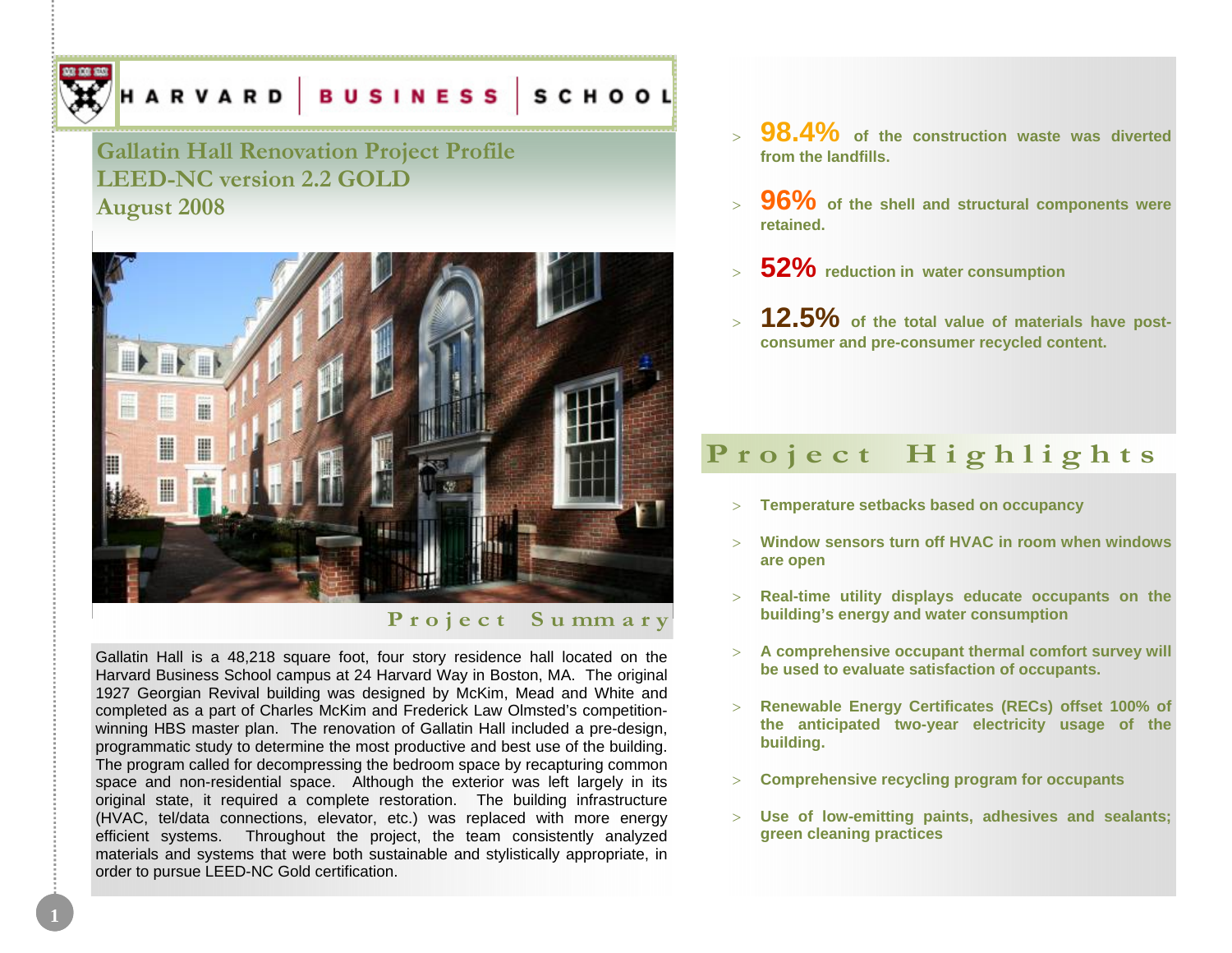

## Project Team Drawings

**Owner:** 

 Harvard Business School **Project Manager:**  Kristen Carey **Architect:** Shepley Bulfinch Richardson & Abbott **Contractor:** Richard White Sons, Inc. **HVAC Engineer:**  BLW Engineers, Inc. **Commissioning Agent:**  MAW Consulting, LLC **Waste Management Consultant:**  Institution Recycling Network **Irrigation Consultant:**  Irrigation Consulting, Inc. **Sustainability Consultant:**  Harvard University Office for Sustainability

## Project Scope

- <sup>&</sup>gt;Gallatin has 73 bedrooms with private baths, 8 shared kitchens, 1 new staircase, 4 group study rooms and 1 lounge. On two floors of the building, offices were converted into lounges.
- > New windows (347) were installed to visually match the original fenestration but with improved envelope efficiency.
- > HVAC systems were fully renovated.



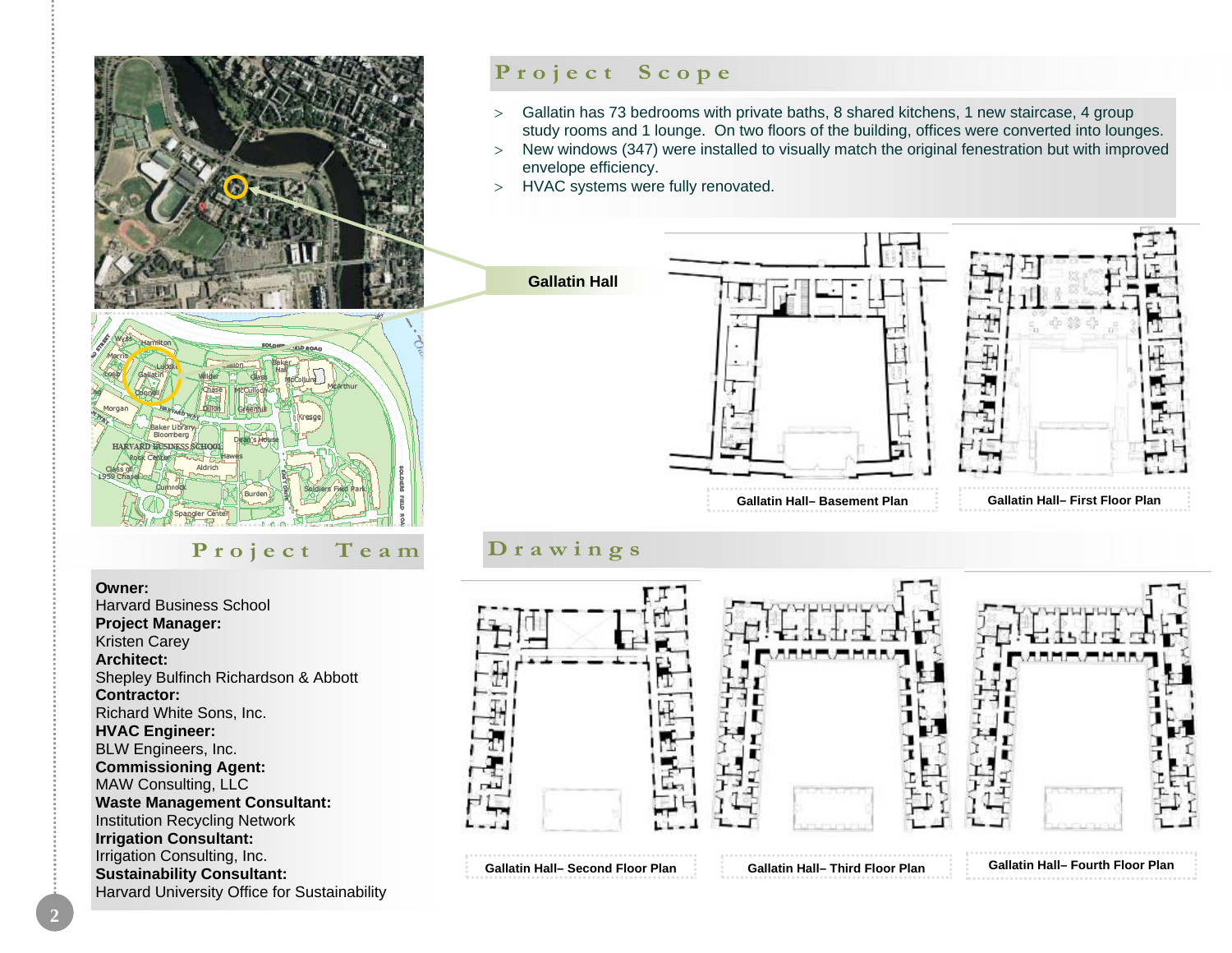



**Erosion and Sedimentation Control Plan; Recycling During Demolition**



## **S u s t a i n a b l e S t r a t e g i e s**

## **S i t e**

- A Construction Activity Pollution Prevention Plan was implemented. This included installing soil stabilizer fabric on top of the existing lawn, protecting the trees from truck and vehicular traffic, as well as using catch basin sediment traps.
- <sup>&</sup>gt;A 29.4 % reduction in quantity of storm water runoff and a 32.6 % reduction in runoff rates was designed for using StormTech underground storm water chambers for water detention, retention, and recharge.
- 58% of impervious surfaces are weathered white concrete with a high Solar Reflectance Index that helps reduce the area's heat island effect.
- <sup>&</sup>gt;Occupants have access to Harvard's Commuter Choice program, which provides discounts on public transportation and carpooling incentives. Public transportation such as the MBTA bus service and the Harvard University Shuttle is easily accessible.
- No new parking was added for the project, but HBS provides preferred parking for low-emitting/fuel efficient vehicles.

**Dedicated Open Space— Central Courtyard**

### Water Efficiency

- <sup>&</sup>gt;Landscaping and irrigation systems were designed to reduce potable water use by 51.4%. Rain-Bird pressure-regulating spray head were installed for irrigation at Gallatin Hall. Also, central control systems with weather station inputs were installed to automatically manage irrigation duration on campus.
- <sup>&</sup>gt;To further reduce water consumption, water efficient fixtures were installed, such as Sloan uppercut's Dual-Flush flushometer with 1.6/1.1 gpf flush-rate, Chicago Ultra 0.5 gpm low-flow lavatories, Chicago 0.5 gpm low-flow kitchen sink aerators and 1.5 gpm Zurn low-flow showerheads. These measures will reduce domestic water consumption by at least 52% over standard EPAct-compliant fixtures.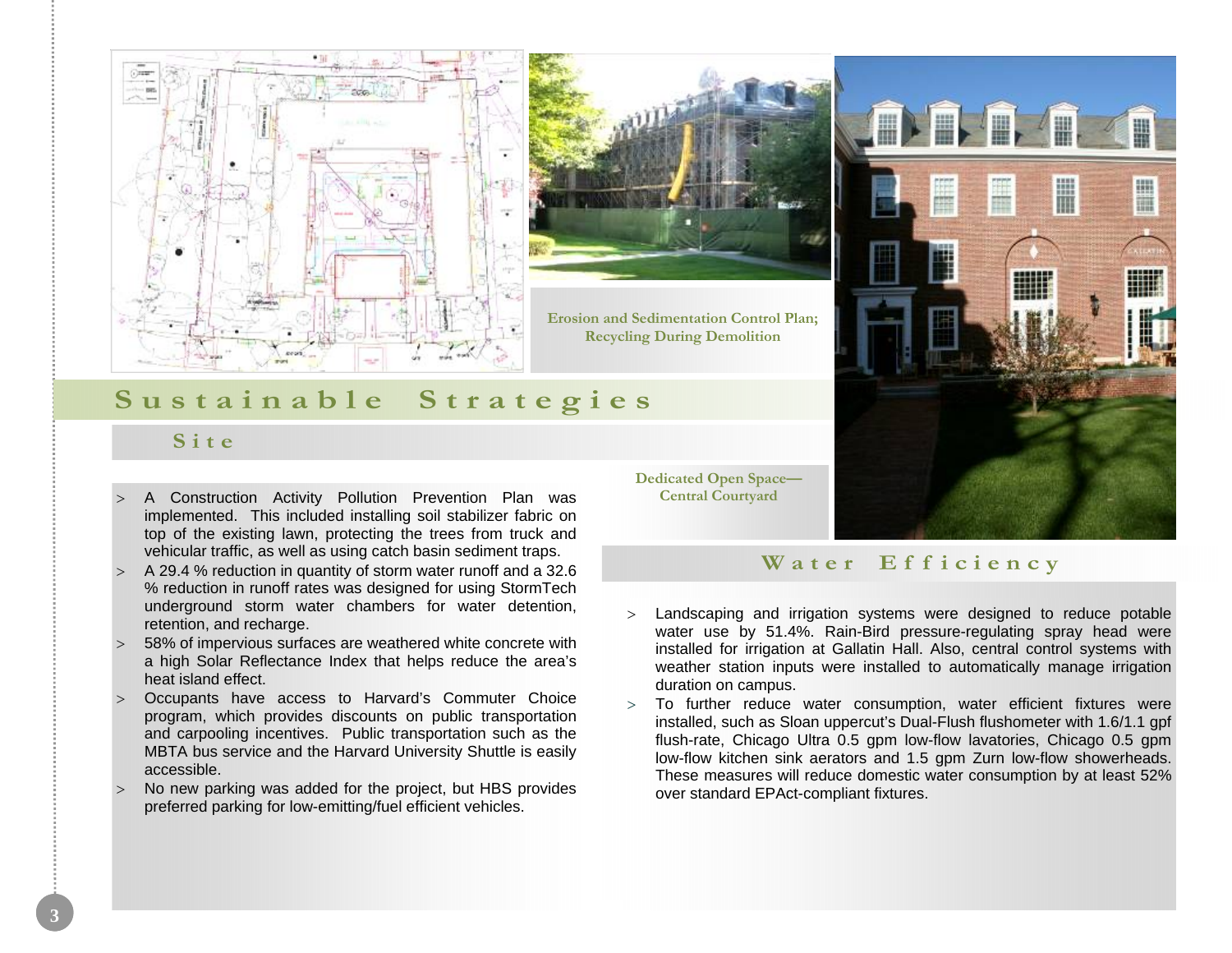## **E n e r g y S a v i n g s**

- <sup>&</sup>gt;Harvard Business School replaced two existing Carrier Centrifugal 800 ton Chillers and all associated equipment with two new 1400 ton high efficiency York chillers. HBS has also phased out the use of CFC-based refrigerants for their central chilled water plant, and has chosen refrigerants with lower global warming potential.
- <sup>&</sup>gt;Gallatin is designed to reduce energy consumption by 34% over an ASHRAE 90.1-2004 compliant building by employing the following methods:
	- <sup>&</sup>gt;High Efficiency Glazing: The assembly U-value for the fenestration is 0.48 is versus the 0.67 allowed by ASHRAE 90.1
	- <sup>&</sup>gt;Three Heat Recovery Units provide ventilation/build exhaust make up air throughout the building.
	- <sup>&</sup>gt;Carbon Dioxide Sensors are installed in each space for demand control ventilation.
	- <sup>&</sup>gt;Occupancy sensors are tied to thermostats to set back the temperature of individual spaces based on actual occupancy.
- > These measures are expected to save \$42,611 in natural gas consumption and \$8,567 in electricity consumption annually.
- <sup>&</sup>gt;To track actual energy consumption, the project team has developed and implemented a Measurement and Verification plan.
- $>$  This includes submetering of building chilled water and hot water usage, domestic hot water flow, re-circulated hot water return flow, domestic cold water flow, irrigation , electrical load, receptacle load, lighting, emergency power, HVAC constant speed motors' power consumption, ventilation air volumes, as well as the overall building.







**Proposed Design Energy Usage** (Monthly Energy Consumption by End-Use)

#### **Optimizing Energy Performance: Lighting**

- <sup>&</sup>gt;Energy efficient T5 lighting fixtures were selected with consideration for ceiling height, day lighting, lighting levels, use, and maintenance.
- <sup>&</sup>gt;Also integrating occupancy sensors in each room ensures lights are not left on unnecessarily.



#### **Green Power: Renewable Energy Certificates**

- > Renewable Energy Certificates were purchased from Sterling Planet (wind power) to offset 100% of the anticipated energy used in the Gallatin Hall project for 2 years.
- <sup>&</sup>gt;The project is offsetting 1,497,024 kWh, which avoids emitting 2,040,444 pounds of C02, and is equivalent to:
- <sup>&</sup>gt;**200** passenger cars NOT driven for one year
- <sup>&</sup>gt;**119** households' electricity use for one year
- <sup>&</sup>gt;**771** acres of pine or fir forests storing carbon for one year
- <sup>&</sup>gt;**312** tons of waste recycled instead of sent to landfill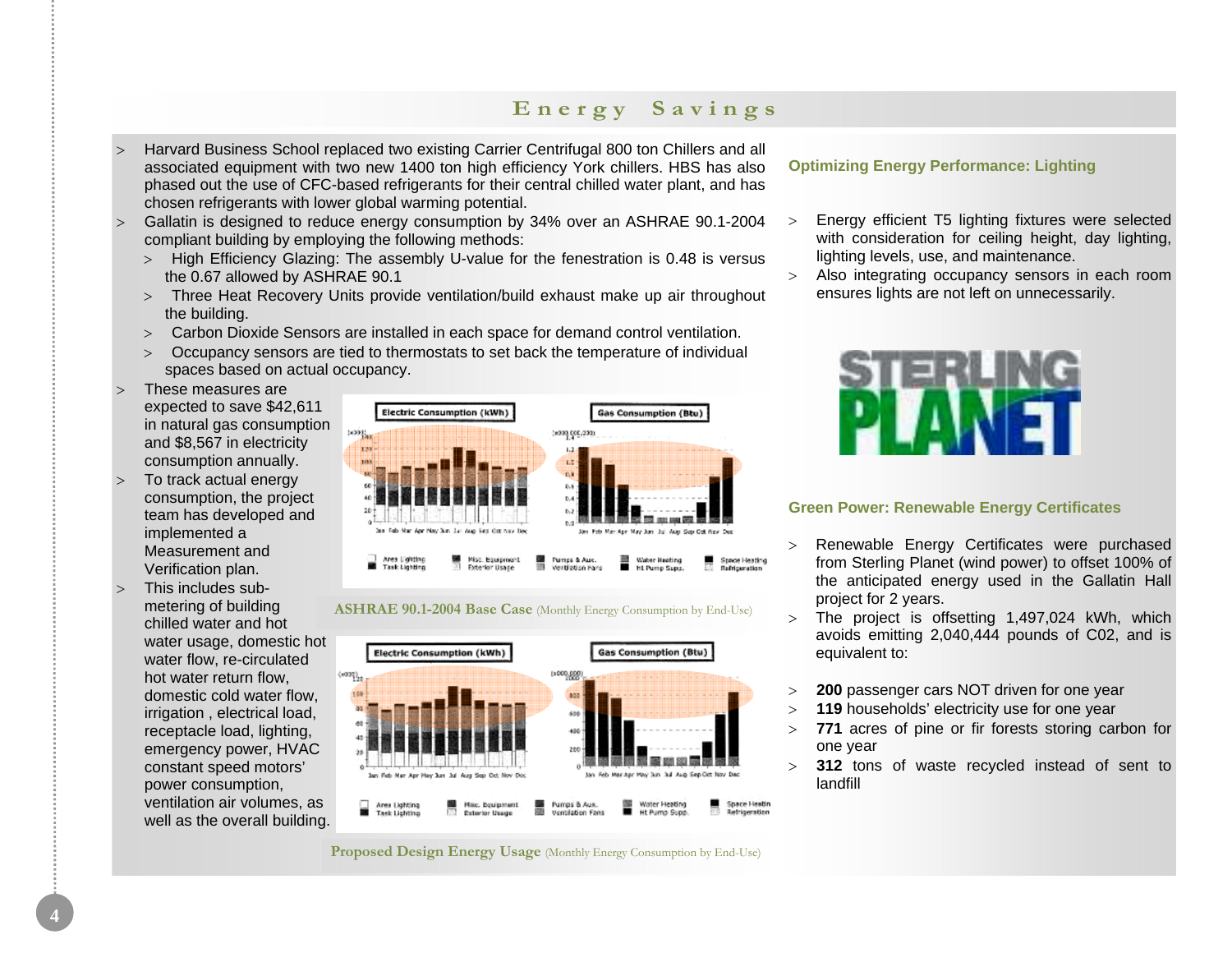## **Materials and Resources**

- <sup>&</sup>gt;This project included demolition and removal of existing finishes including carpet, hard ceiling, and acoustic wall panels. The spaces were subsequently upgraded with new finishes including flooring, paint, ceilings, automatic lighting controls, and an extensive audio visual package.
- During this process, over 98.4% of the construction waste was recycled, which is the equivalent of 1,529.7 tons of waste.

| <b>ENVIRONMENTAL</b><br><b>INPACT ASSESSMENT</b> | <b>MTCO2</b> |      | <b>BARRELS</b> | REUSERECYCLING<br>ENERGY SAVINGS |    |  |
|--------------------------------------------------|--------------|------|----------------|----------------------------------|----|--|
| TOTAL REDUCTION                                  | 44           | 1627 | .040           | 6,033                            | 87 |  |

- <sup>&</sup>gt;Over 96% of the shell and structural components were retained.
- > About 12.5% of the total value of materials used in the project consists of materials with recycled content, including Forbo linoleum tack boards, Forbo linoleum flooring, USG gypsum boards, Dietrich studs, Agrifiber door cores, etc.







2/28/08 Covered Ductwork



2/28/08 Covered Unit Heaters



2/28/08 Dust Control



exhaust air dampers.



Street, Johnsonite, Forbo, etc. were used. Low-VOC paints from Benjamin Moore were also used.

> A carbon dioxide sensor was installed in the Main Lounge. The building energy management system monitors the carbon dioxide levels in the occupied space and operates to modulate the air handling unit indoor air, return air and

Indoor Air Quality

- > All the carpet, manufactured by Bentley Prince Street, Collins and Aikman is CRI Green Label Plus certified.
- Wood products used in the project such as Sierra Pine, Roseburg etc. have recycled content and have no added urea-formaldehyde.
	- $>$  All spaces within the building have been provided with fan-coil units and individual space temperature controls.
	- <sup>&</sup>gt;Harvard Business School plans to administer occupant surveys and adjust HVAC parameters to respond to comfort issues.
	- <sup>&</sup>gt;More than 93% of regularly occupied space has access to daylight and outside views.

6/11/08 Walk-Off Mats

6/11/08 Low VOC Paints, Covered Containers

**Construction IAQ Management Plan During Construction**

**SMACNA-compliant measures include HVAC protection, pollutant source control, pathway interruption, housekeeping and appropriate scheduling of installations**